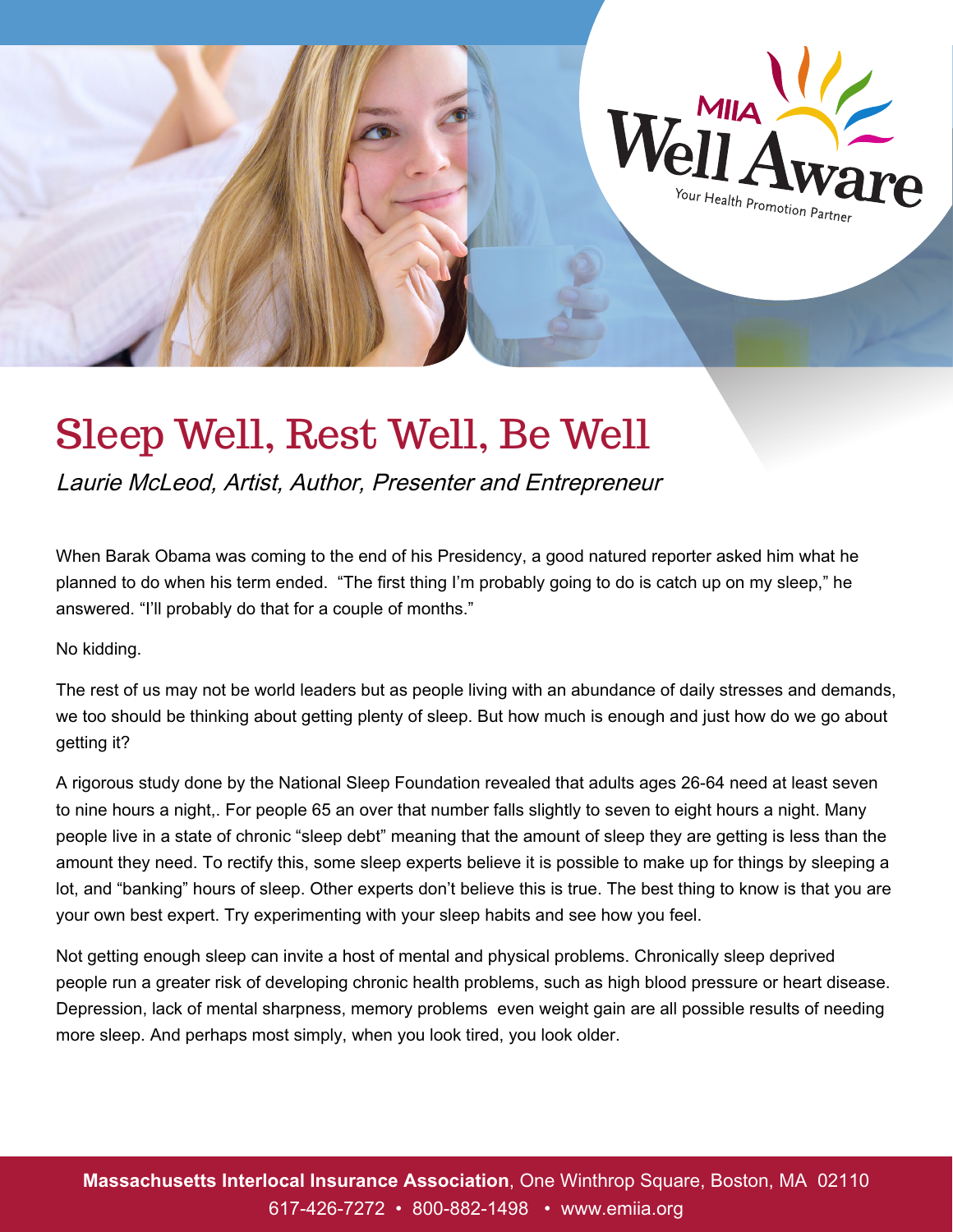*For many, getting to sleep is a real problem. Throughout history insomnia has challenged the likes of Napoleon, Judy Garland, Madonna and even George Clooney. In the United States, statistics show that 30% of all people struggle with insomnia and that number rises as people age – between 40 to 60% of people over 60 have trouble getting to sleep. Women are twice as likely as men to have trouble getting to sleep. Periods of stress and anxiety are a lead cause of this problem but also illness, surgery or an injury that causes pain can wreak havoc with our ability to fall asleep.*

*Given these facts then how can we help ourselves? How can we make sure that we will fall asleep and then get enough sleep often enough to keep us functioning at our best? Happily, there are a number of simple step to take which will increase the likelihood that you will nod off easily and enjoy a thorough night's sleep.*

# *The advice that has been around for ages is still true and still helpful: get sunlight in the morning to stimulate your body's production of melatonin; limit caffeine late in the day; unplug all of your devices an hour or two before bedtime and sleep in a cool, completely dark environment.*

*Additionally, here are some super helpful ideas....*

## *Eat Lightly in the Evening*

*One of the best ways to send yourself snoozing with ease, is to have a light meal in the evening. This runs counter to most American eating patterns, where we have our main meal at the end of the day. But eating*  lightly will allow your digestive system to slow down and quiet, which, in turn, will allow your whole system to *release into sleep with greater ease. It is a simple change to make yet it can make all the difference to a good night's sleep.*

## *Sleep with Your Mouth Closed*

*This might sound like strange advice but in the book "The Oxygen Advantage", author Patrick McKeown advises breathing only through your nose at night. Breathing through your mouth actually reduces the amount of oxygen your system receives, and you are more likely to wake up feeling tired, even if you have slept a long time. Breathing through your nose however, creates the beneficial intake of oxygen into the system, allowing the body to rest deeply. How do you know if you are sleeping with your mouth closed or not? Simple. If you wake up with dry mouth, your are sleeping with your mouth open. Take a moment to notice this when you wake up during the next couple of days.*

## *Get the Right Pillow*

*Whether you are a back, stomach or side sleeper or even someone who does a bit of each, the importance of having the right pillow cannot be overstated. What people look for in a pillow is a highly personal affair, all you need to know if what feels right to you. But take the time to find that pillow and if necessary, invest in it. A good pillow can last a long time. The right pillow can literally change the way you sleep through the night. You will wrestle less, toss and turn less and rest more.*